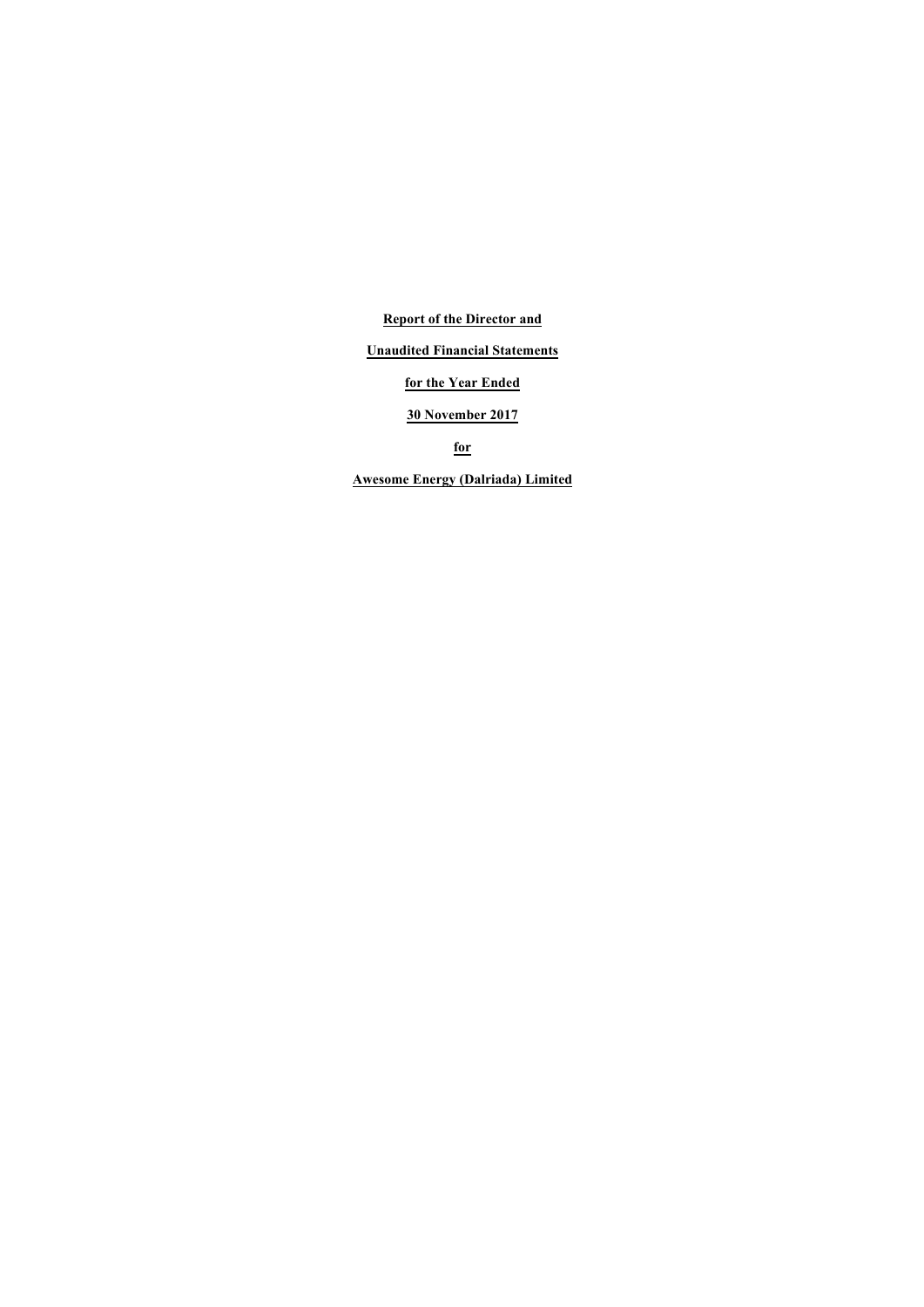#### **Contents of the Financial Statements for the Year Ended 30 November 2017**

|                                          | Page          |
|------------------------------------------|---------------|
| <b>Society Information</b>               | 1             |
| <b>Report of the Board of Directors</b>  | $\mathcal{L}$ |
| <b>Revenue Account</b>                   | 3             |
| <b>Balance Sheet</b>                     | 4             |
| <b>Notes to the Financial Statements</b> | 5             |
| <b>Chartered Accountants' Report</b>     |               |
| <b>Profit and Loss Account</b>           | 8             |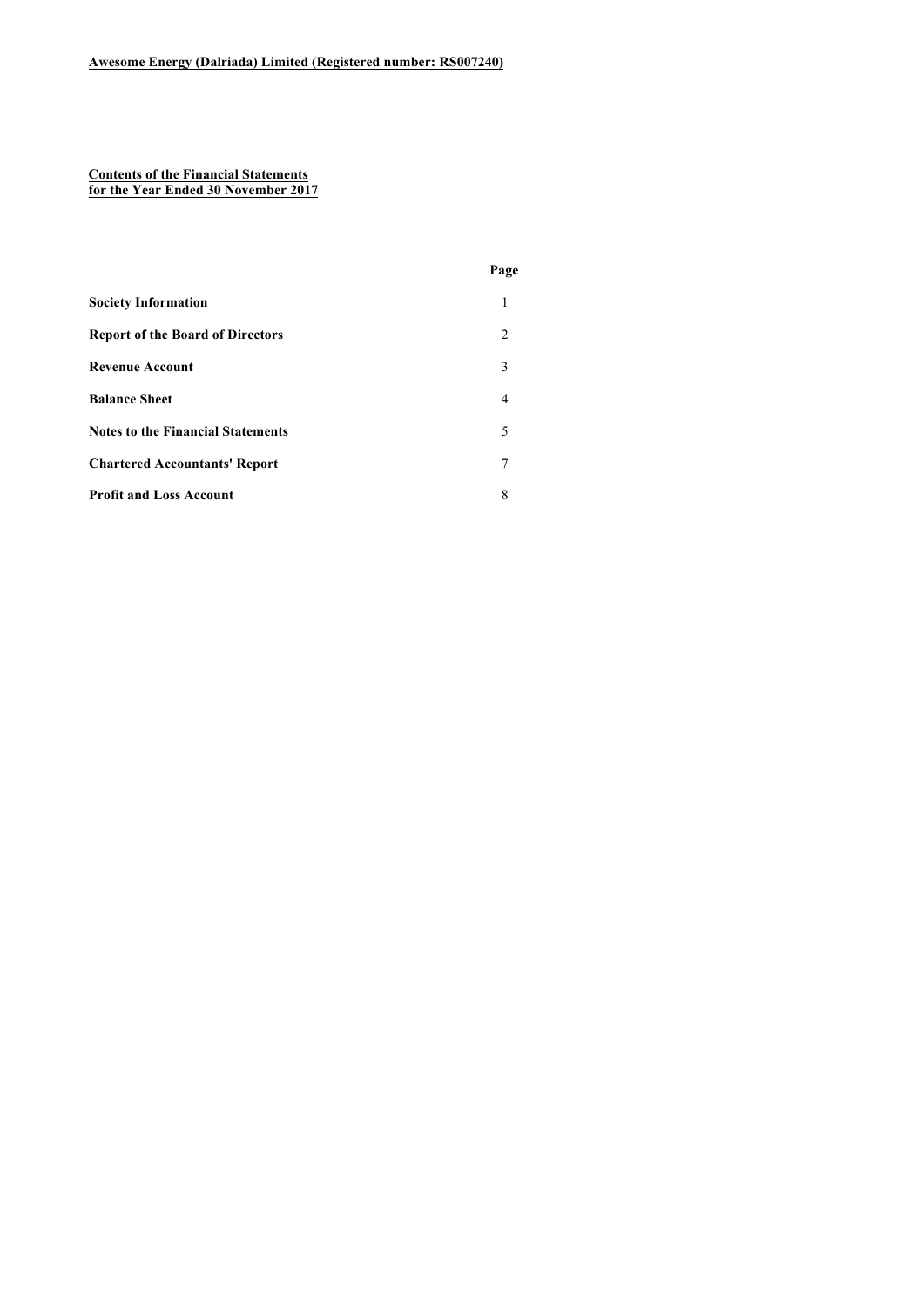# **Awesome Energy (Dalriada) Limited**

**Society Information for the Year Ended 30 November 2017**

**BOARD OF DIRECTORS:** C Sugden

E Foy M Odomuso C Thomas S Clark A B Swann P Thomas

**EXECUTIVE OFFICERS:** S Clark<br>(included above) A B Swann (included above)

P Thomas

**DIG DIRECTORS:** I Mclounnan

C Auty A Fleming

**REGISTERED OFFICE:** Dalavich Post Office

Dalavich Argyll PA35 1HN

**REGISTERED NUMBER:** RS007240 (Scotland)

**ACCOUNTANTS:** Armstrong Watson LLP Floor 1 24 Blythswood Square Glasgow G2 4BG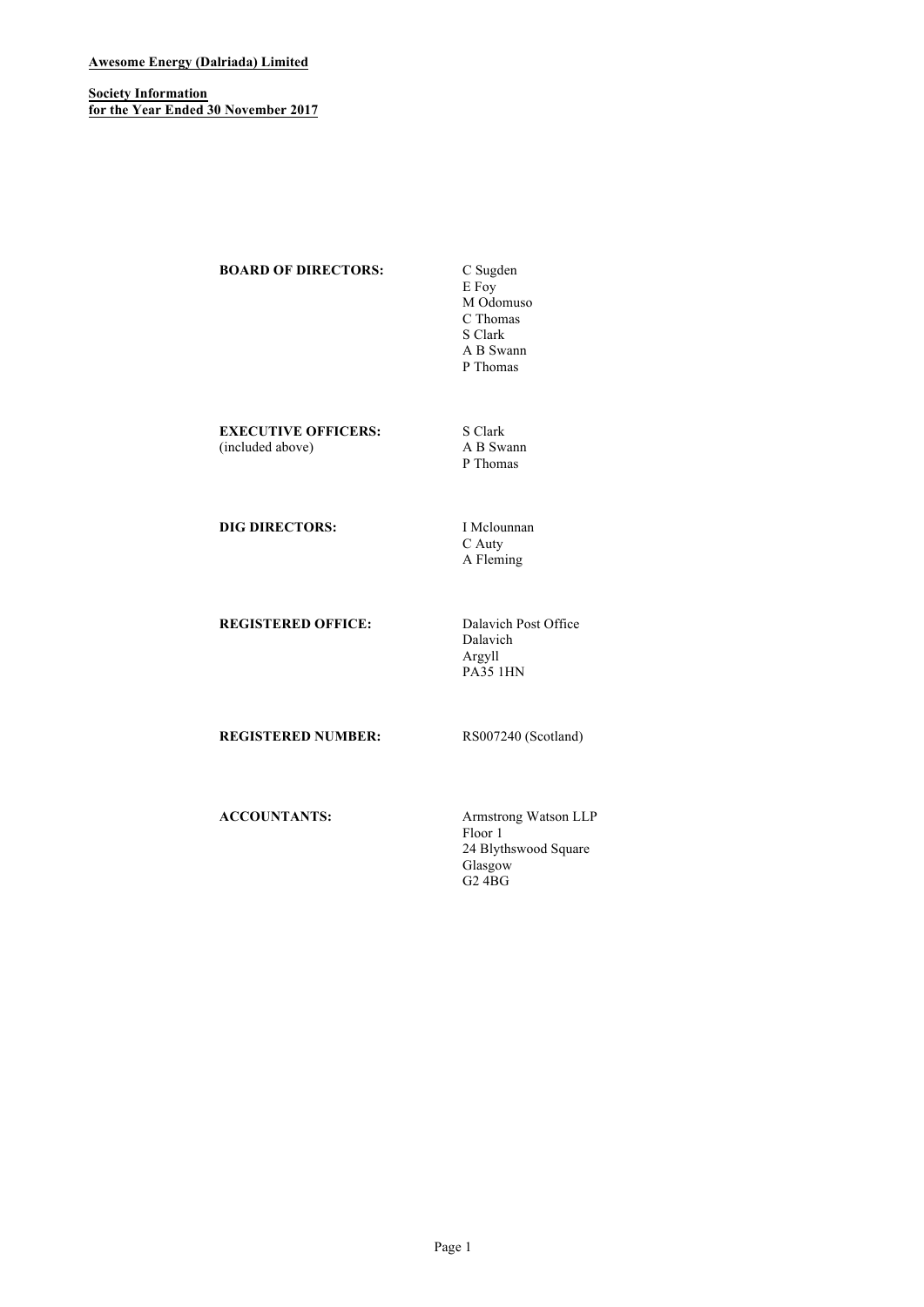# Awesome Energy (Dalriada) Limited (Registered number: RS007240)

## **Report of the Board of Directors** for the Year Ended 30 November 2017

The Board of Directors presents this report with the financial statements of the society for the year ended 30 November 2017.

# **BOARD OF DIRECTORS:**

The Board of Directors, being eligible, offers for election at the forthcoming Annual General Meeting.

The elected Directors as at 30 November 2017 are as follows:

| C Sugden  |  |
|-----------|--|
| E Fov     |  |
| M Odomuso |  |
| C Thomas  |  |
| S Clark   |  |
| A B Swamn |  |
| P Thomas  |  |
|           |  |

| <b>EXECUTIVE OFFICERS:</b> | S Clark - Chair       |
|----------------------------|-----------------------|
| (included above)           | A B Swann - Treasurer |
|                            | P Thomas - Secretary  |

DIG DIRECTORS:

I Mclounnan C Auty A Fleming

This report has been prepared in accordance with sections 79 and 80 of the Co-operative and Community Benefit Societies Act 2014.

# ON BEHALF OF THE BOARD:

Chair S Clark

Treasurer - A B Swann

Secretary - P G Thomas

Date: 13 04 18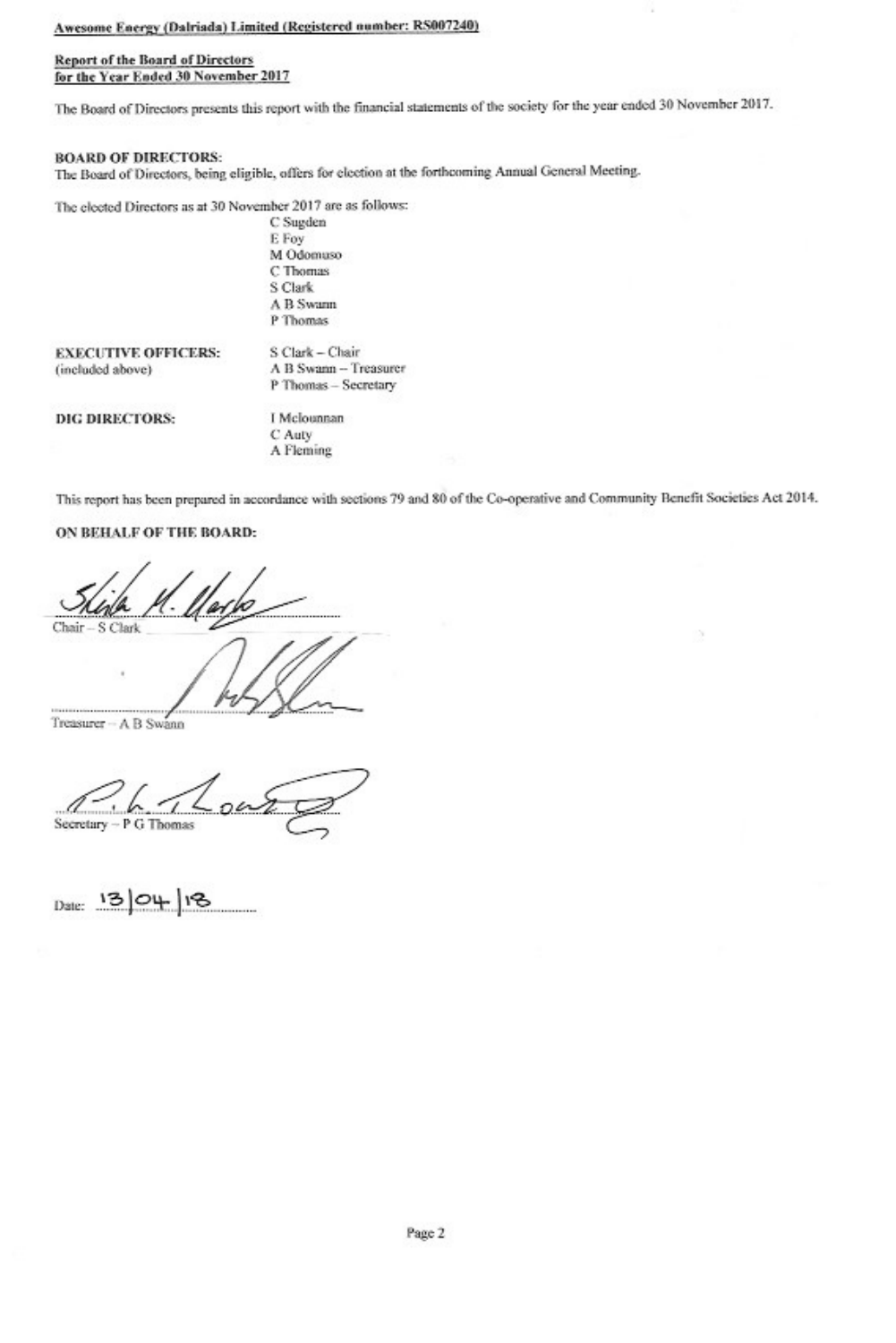#### **Revenue Account for the Year Ended 30 November 2017**

|                                                          | <b>Notes</b> | £          |
|----------------------------------------------------------|--------------|------------|
| <b>TURNOVER</b>                                          |              |            |
| Administrative expenses                                  |              | (157, 567) |
|                                                          |              | (157, 567) |
| Other operating income                                   |              | 1,095      |
| <b>OPERATING LOSS and</b><br><b>LOSS BEFORE TAXATION</b> |              | (156, 472) |
| Tax on loss                                              | 3            |            |
| <b>LOSS FOR THE FINANCIAL YEAR</b>                       |              | (156, 472) |
| <b>OTHER COMPREHENSIVE INCOME</b>                        |              |            |
| <b>TOTAL COMPREHENSIVE INCOME FOR</b><br><b>THE YEAR</b> |              | (156, 472) |

The notes form part of these financial statements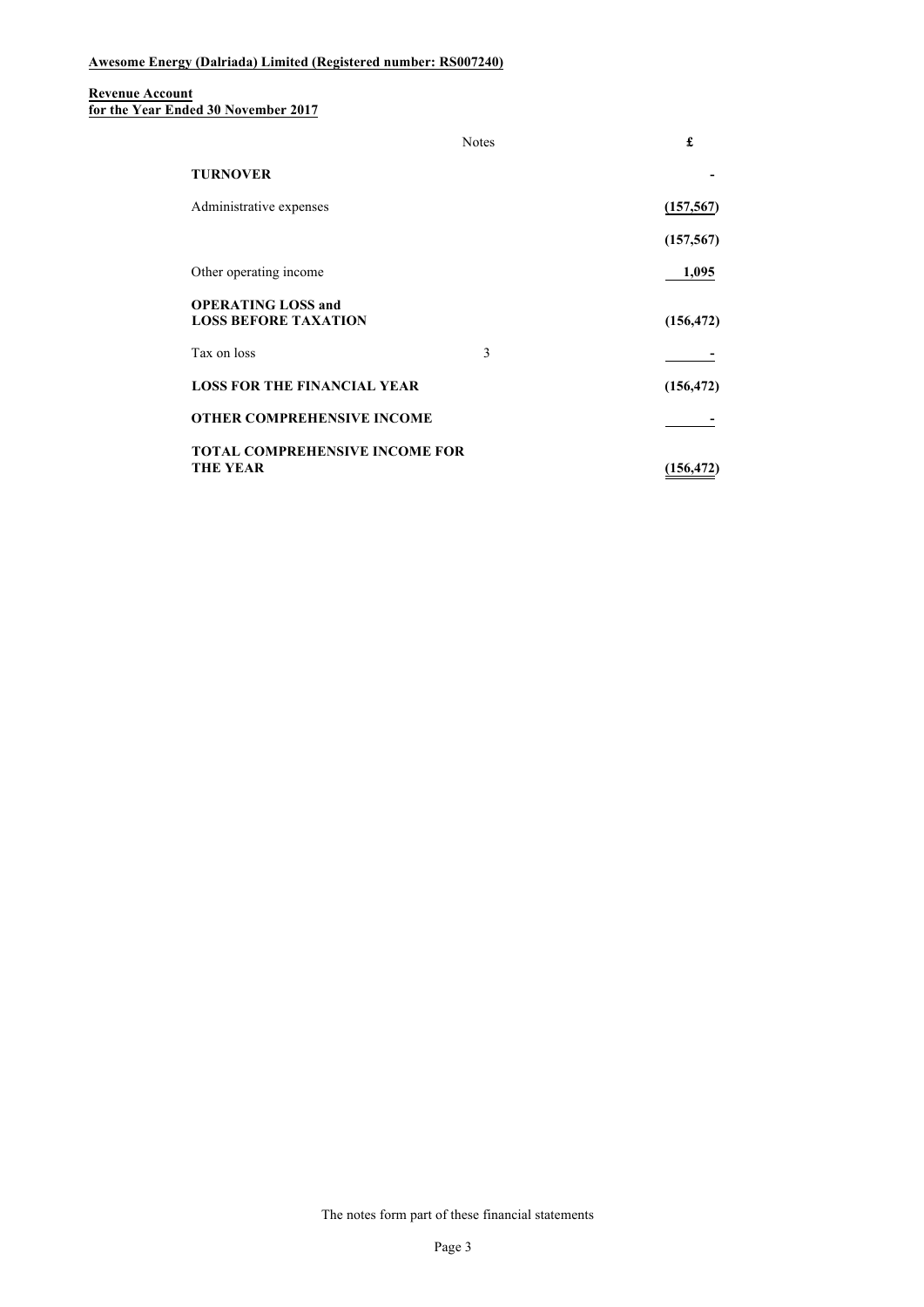# Awesome Energy (Dalriada) Limited (Registered number: RS007240)

**Balance Sheet** 30 November 2017

|                                              | Notes | £             |
|----------------------------------------------|-------|---------------|
| <b>FIXED ASSETS</b>                          |       |               |
| Tangible assets                              | 4     | 1,201,785     |
| <b>CURRENT ASSETS</b>                        |       |               |
| Debtors                                      | 5     | 64,058        |
| Cash at bank                                 |       | 132,065       |
|                                              |       | 196,123       |
| <b>CREDITORS</b>                             | ×     |               |
| Amounts falling due within one year          | 6     | (173,063)     |
| <b>NET CURRENT ASSETS</b>                    |       | 23,060        |
| TOTAL ASSETS LESS CURRENT                    |       |               |
| <b>LIABILITIES</b>                           |       | 1,224,845     |
| <b>CREDITORS</b>                             |       |               |
| Amounts falling due after more than one year | 7     | (1,181,932)   |
| <b>NET ASSETS</b>                            |       | 42,913        |
| <b>CAPITAL AND RESERVES</b>                  |       |               |
| Called up share capital                      |       | 199,385       |
| Retained carnings                            |       |               |
|                                              |       | (156, 472)    |
|                                              |       | 42,913<br>366 |

The society is entitled to exemption from audit under Section 84 (1) of the Co-Operative and Community Benefit Societies Act 2014 for the year ended 30 November 2017.

The members have not required the society to obtain an audit of its financial statements for the year ended 30 November 2017 in accordance with Section 84 (2) of the Co-Operative and Community Benefit Societies Act 2014.

The director acknowledges their responsibilities for:

- ensuring that the society keeps accounting records which comply with section 75 of the Co-Operative and Community Benefit  $(a)$ Societies Act 2014 and,
- preparing financial statements which give a true and fair view of the state of affairs of the society as at the end of each financial  $(b)$ year and of its profit or loss for each financial year in accordance with the requirements of Sections 78 and 80 and which otherwise comply with the requirements of the Co-Operative and Community Benefit Societies Act 2014 relating to financial statements, so far as applicable to the society.

The financial statements have been prepared in accordance with sections 79 and 80 of the Co-operative and Community Benefit Societies Act 2014

Chair - S Clark

Treasurer - A B Swann

Secretary - P Thomas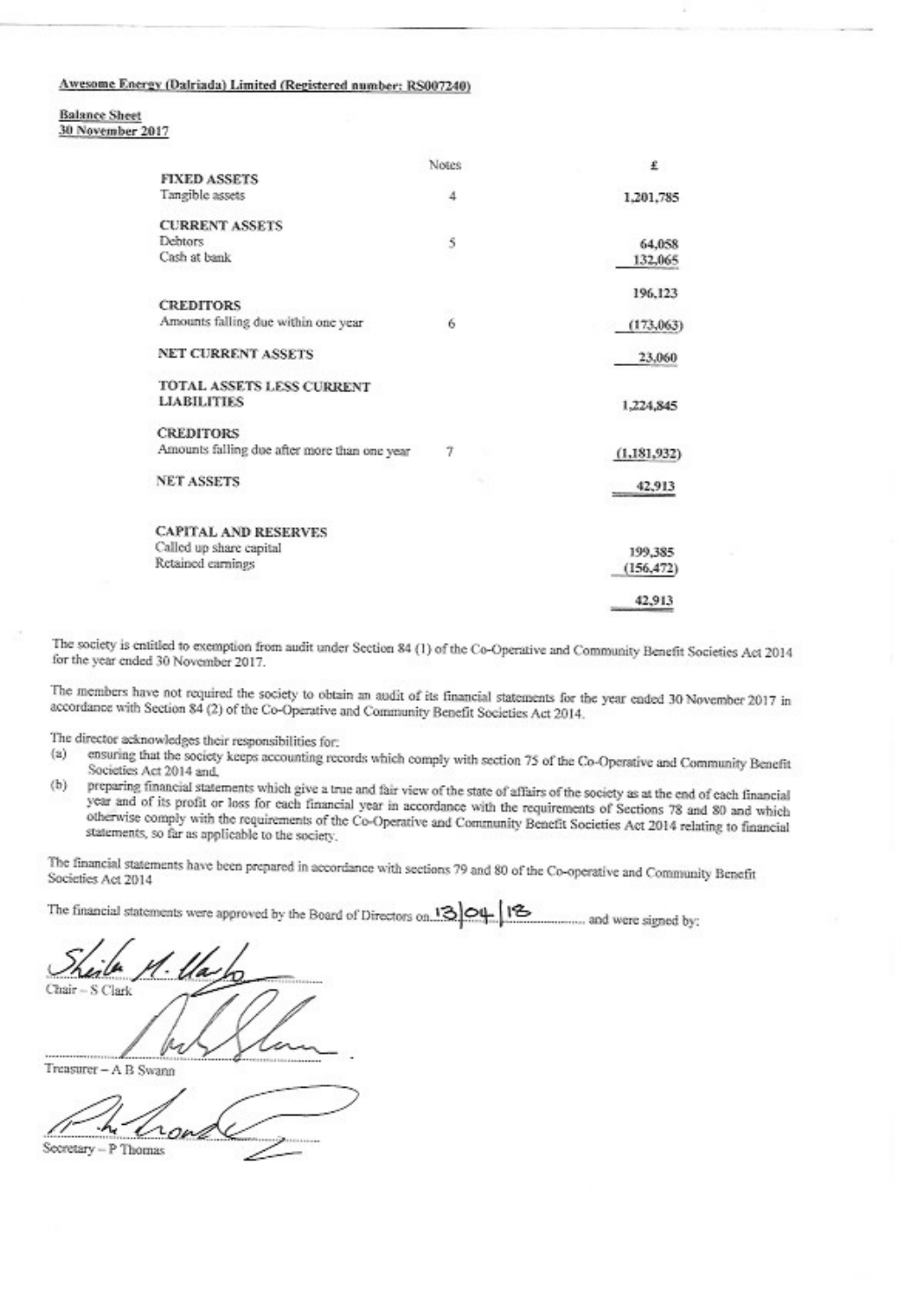## **Notes to the Financial Statements for the Year Ended 30 November 2017**

# 1. **STATUTORY INFORMATION**

Awesome Energy (Dalriada) Limited is a Community Benefit Society, registered in Scotland. The Society's registered number and registered office address can be found on the society information page.

# 2. **ACCOUNTING POLICIES**

## **Basis of preparing the financial statements**

These financial statements have been prepared in accordance with the provisions of Section 1A "Small Entities" of Financial Reporting Standard 102 "The Financial Reporting Standard applicable in the UK and Republic of Ireland" and the Cooperative and Community Benefit Societies Act 2014. The financial statements have been prepared under the historical cost convention.

### **Functional currency**

The financial statements are presented in British Pounds Sterling which is the functional currency. Figures are shown to the nearest whole pound.

### **Taxation**

Taxation for the year comprises current tax. Tax is recognised in the Revenue Account, except to the extent that it relates to items recognised in other comprehensive income or directly in equity.

Current taxation assets and liabilities are not discounted.

Current tax is recognised at the amount of tax payable using the tax rates and laws that have been enacted or substantively enacted by the balance sheet date.

## **Significant judgements and estimates**

The preparation of financial statements requires the use of certain accounting estimates. It also requires the Directors to exercise judgement in applying the Society's Accounting policies. The areas requiring a higher degree of judgement, or complexity, and areas where assumptions or estimates are most significant to the financial statements, are disclosed below:

### **Estimation Uncertainty**

## **Useful life of properties, plant and equipment**

The Society assesses the useful life of its properties, plant and equipment and estimates the annual charge to be depreciated based on this.

### **Recoverability of Debtors**

The society assesses the recoverability of Debtors on an individual basis, taking into consideration payment history, and perceived liquidity. Where it is considered that there is a higher than normal risk to the recoverability of these, provision is made against the recoverability of these debts.

## **Financial instruments**

# **Classification**

The Society believes all financial instruments are Basic Financial Instruments. Therefore, the Society recognises these in accordance with Section 11 of the Financial Reporting Standard.

### **Recognition and measurement**

The Society's debt instruments are measured at amortised cost using the effective interest rate method.

### **Impairment**

Financial instruments are reviewed annually for impairment.

# 3. **TAXATION**

## **Analysis of the tax charge**

No liability to UK corporation tax arose for the year.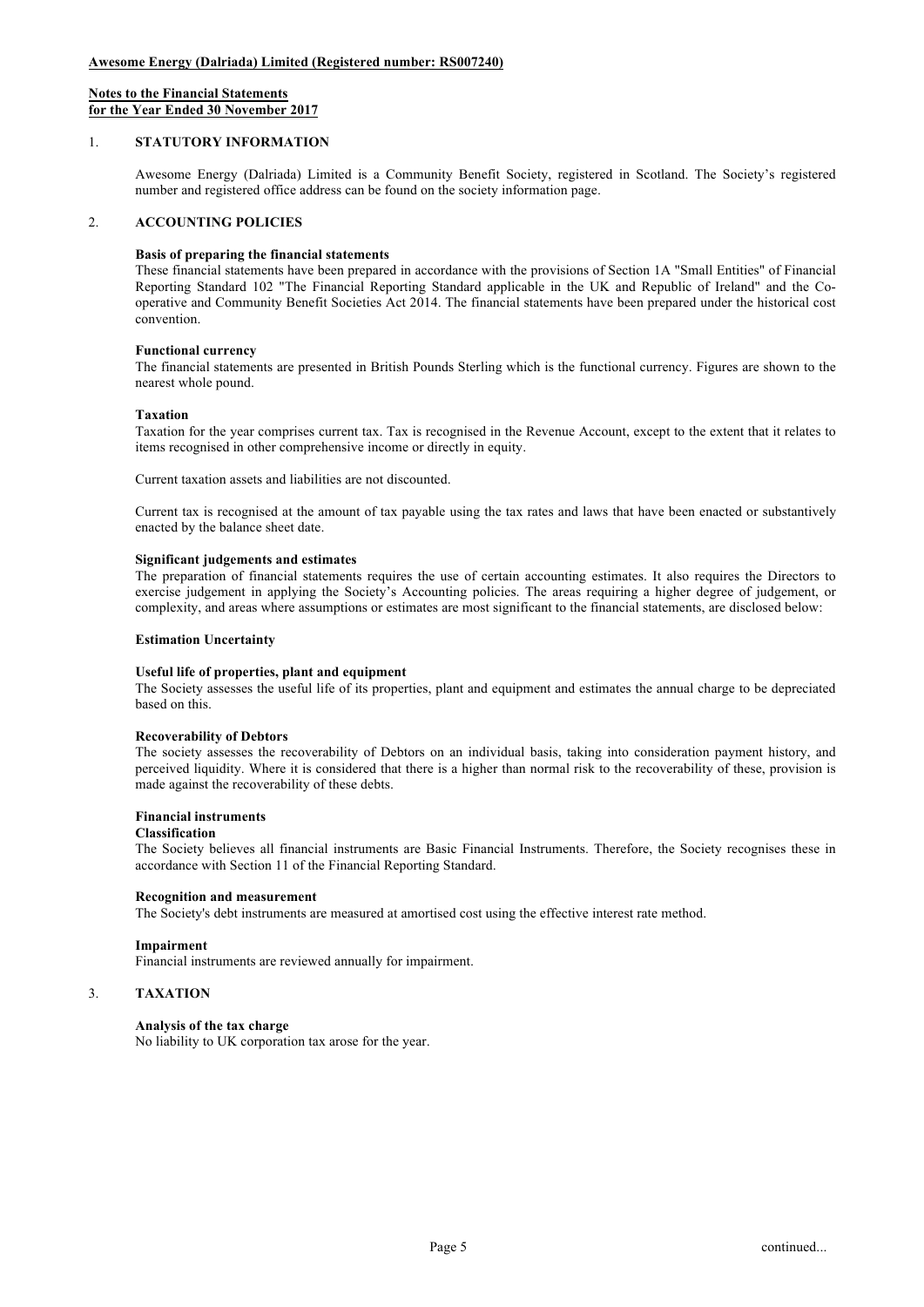### **Notes to the Financial Statements - continued for the Year Ended 30 November 2017**

# 4. **TANGIBLE FIXED ASSETS**

|    |                                                                | <b>Assets</b><br>Under<br>Construction<br>£ |
|----|----------------------------------------------------------------|---------------------------------------------|
|    | <b>COST</b>                                                    |                                             |
|    | Additions                                                      | 1,201,785                                   |
|    | At 30 November 2017                                            | 1,201,785                                   |
|    | <b>NET BOOK VALUE</b>                                          |                                             |
|    | At 30 November 2017                                            | 1,201,785                                   |
| 5. | <b>DEBTORS: AMOUNTS FALLING DUE WITHIN ONE YEAR</b>            |                                             |
|    |                                                                | $\pmb{\mathfrak{L}}$                        |
|    | Other debtors<br><b>VAT</b>                                    | 35,000<br>29,036                            |
|    | Prepayments                                                    | 22                                          |
|    |                                                                |                                             |
|    |                                                                | 64,058                                      |
| 6. | <b>CREDITORS: AMOUNTS FALLING DUE WITHIN ONE YEAR</b>          |                                             |
|    |                                                                | $\pmb{\mathfrak{L}}$                        |
|    | Other loans                                                    | 4,022                                       |
|    | Trade creditors<br>Accruals and deferred income                | 167,541<br>1,500                            |
|    |                                                                |                                             |
|    |                                                                | 173,063                                     |
| 7. | <b>CREDITORS: AMOUNTS FALLING DUE AFTER MORE THAN ONE YEAR</b> |                                             |
|    |                                                                | £                                           |
|    | Other loans                                                    | 1,181,932                                   |
|    |                                                                | 1,181,932                                   |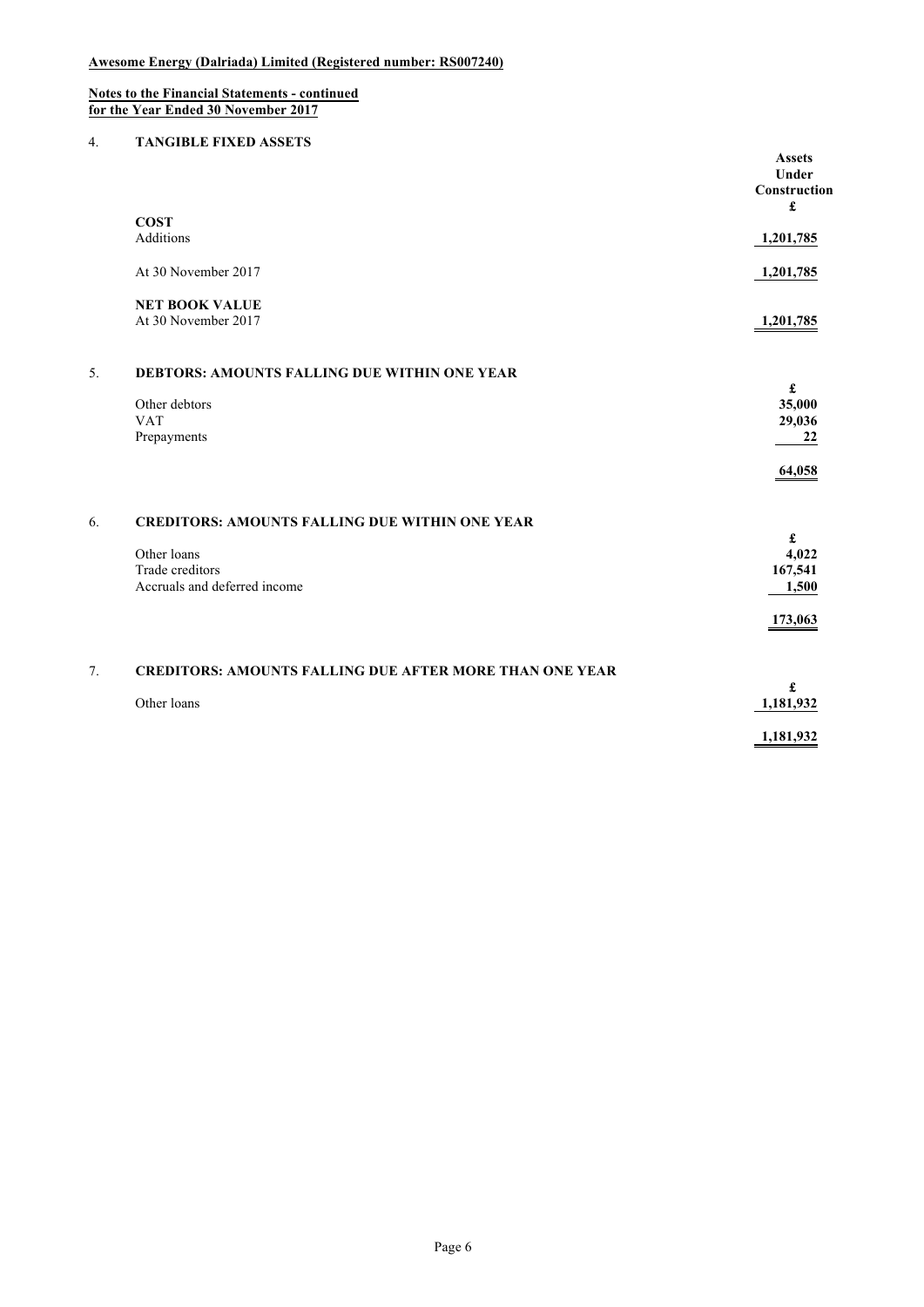# **Chartered Accountants' Report to the Director on the Unaudited Financial Statements of Awesome Energy (Dalriada) Limited**

In order to assist you to fulfil your duties under the Co-operative and Community Benefit Societies Act 2014, we have prepared for your approval the financial statements of Awesome Energy (Dalriada) Limited for the year ended 30 November 2017 which comprise the Revenue Account, Balance Sheet and the related notes from the Society's accounting records and from information and explanations you have given us.

As a practising member firm of the Institute of Chartered Accountants in England and Wales (ICAEW), we are subject to its ethical and other professional requirements which are detailed within the ICAEW's regulations and guidance at http://www.icaew.com/en/membership/regulations-standards-and-guidance.

This report is made solely to the directors of Awesome Energy (Dalriada) Limited in accordance with our terms of engagement. Our work has been undertaken solely to prepare for your approval the financial statements of Awesome Energy (Dalriada) Limited and state those matters that we have agreed to state to the director of Awesome Energy (Dalriada) Limited in this report in accordance with ICAEW Technical Release 07/16AAF. To the fullest extent permitted by law, we do not accept or assume responsibility to anyone other than Awesome Energy (Dalriada) Limited and its director for our work or for this report.

It is your duty to ensure that Awesome Energy (Dalriada) Limited has kept adequate accounting records and to prepare statutory financial statements that give a true and fair view of the assets, liabilities, financial position and loss of Awesome Energy (Dalriada) Limited. You consider that Awesome Energy (Dalriada) Limited is exempt from the statutory audit requirement for the year.

We have not been instructed to carry out an audit or a review of the financial statements of Awesome Energy (Dalriada) Limited. For this reason, we have not verified the accuracy or completeness of the accounting records or information and explanations you have given to us and we do not, therefore, express any opinion on the statutory financial statements.

Armstrong Watson LLP Floor 1 24 Blythswood Square Glasgow G2 4BG

Date: .............................................